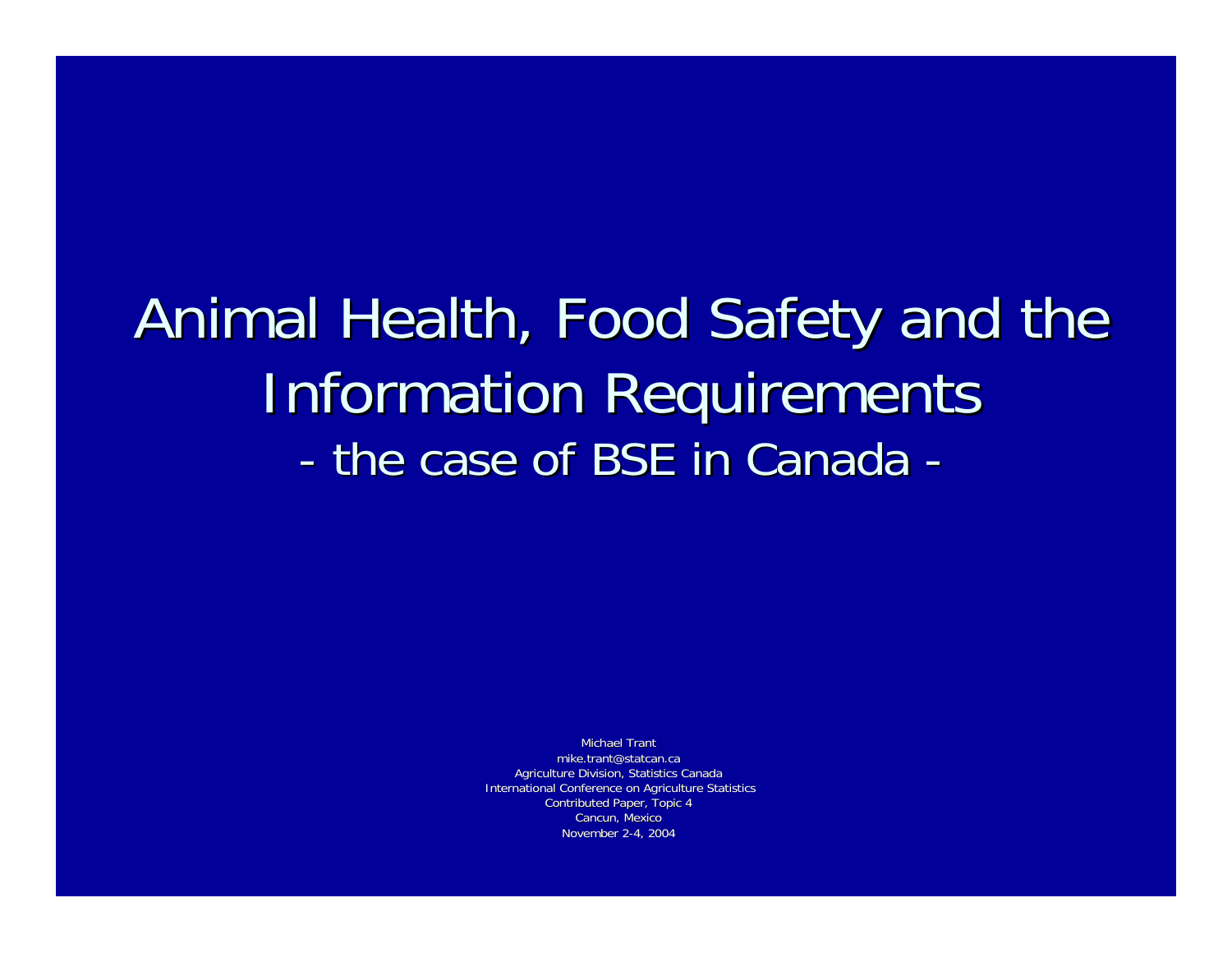## **Outline**

- Government information requirements
- **Economic impacts**
- **Examadian beef industry**
- **Discovery of BSE**
- **Impact of the export ban**
- **STATE Measuring the impacts on the beef** industry
- **Summary and observations**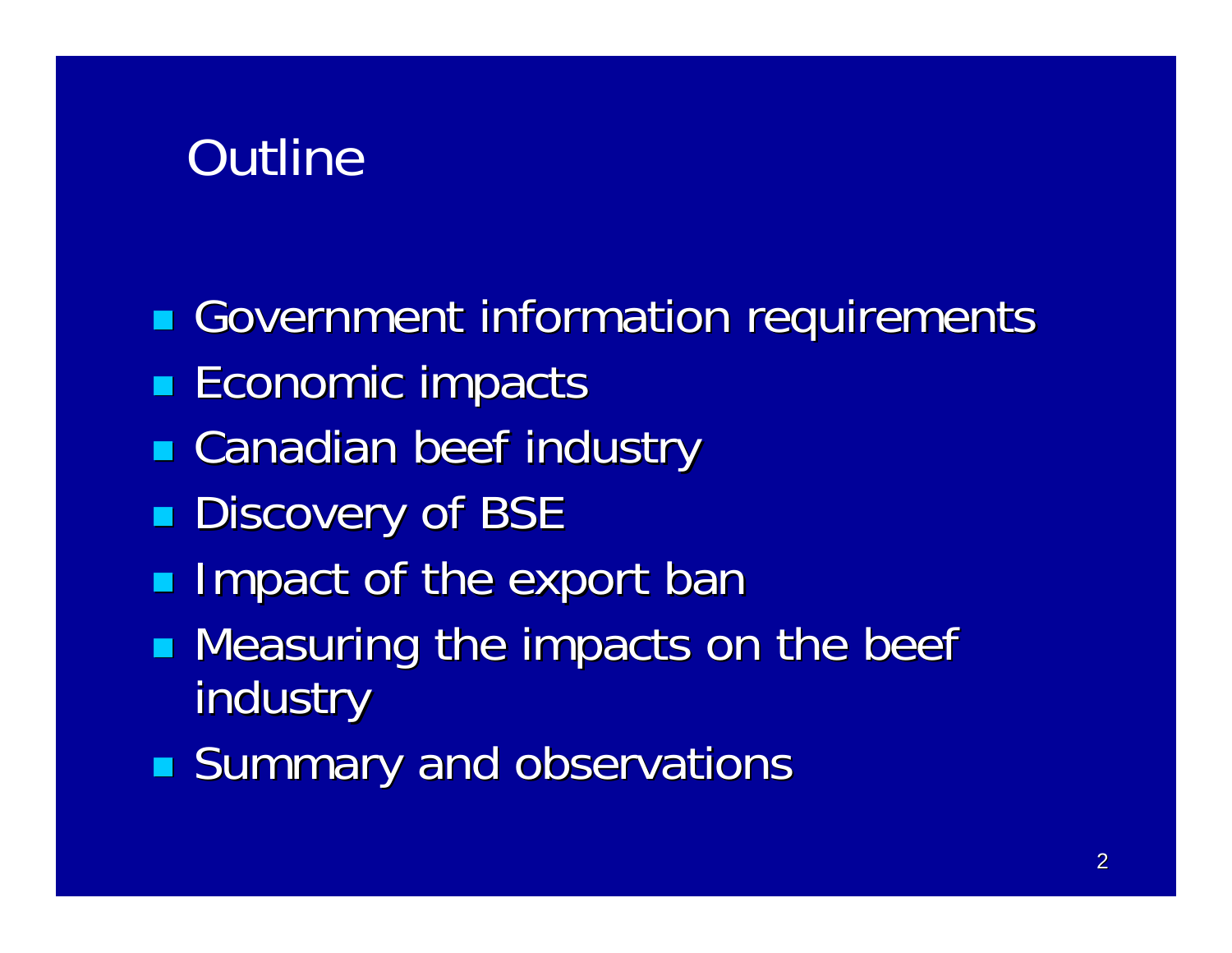# Government information requirements

#### a. **Food safety:**

- $\textcolor{red}{\bullet}$  public health and food safety regulations
- **quality assurance systems (HACCP, Hazard Analysis,** Critical Control Points )
- $\blacksquare$  product traceability systems to quickly identify and isolate diseased animals and animal diseases

#### an<br>M **Economic impacts:**

- $\blacksquare$  livestock inventories,
- $\blacksquare$  slaughter,
- **E** domestic sales, imports and exports, and
- $\blacksquare$  prices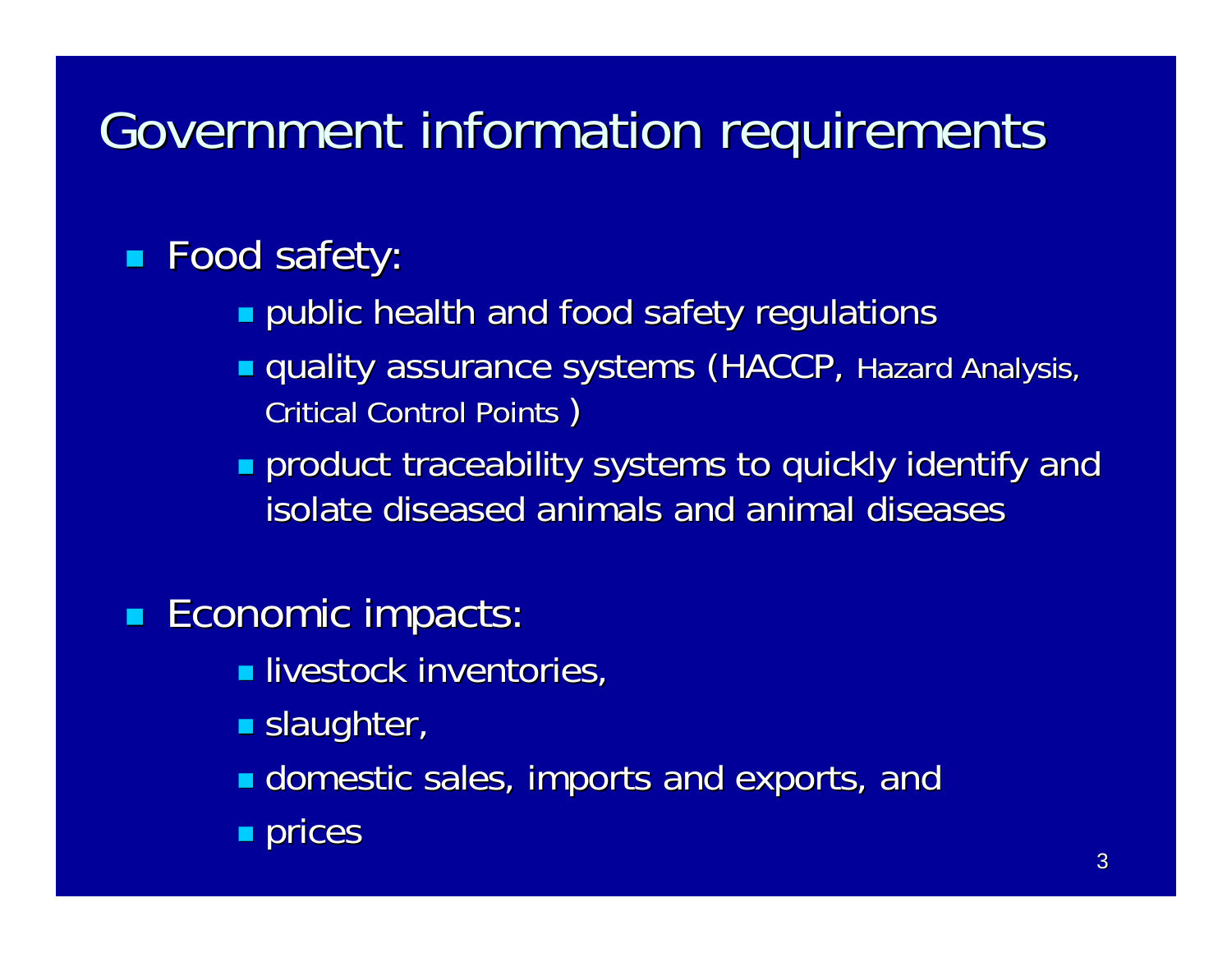## Food safety

- e<br>M  $\blacksquare$  Statistical agencies are clearly not responsible for animal health and food safety, disease identification, and tracing.
- **Animal health or food** inspection agencies have responsibility for food safety.

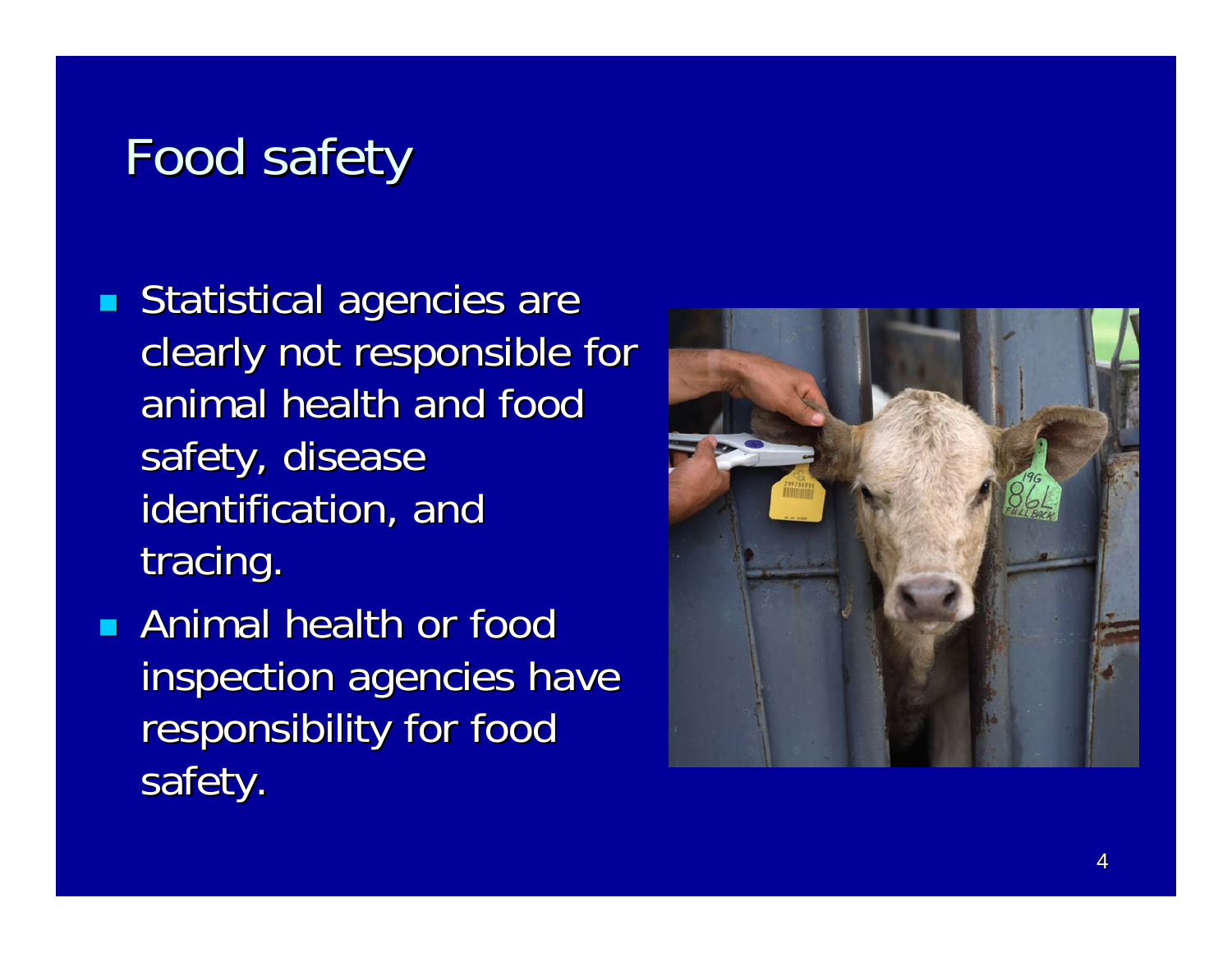### Economic impacts

Statistical agencies are responsible for providing timely measures of the socio-economic impacts. **-cattle numbers slaughter -domestic sales Exports**  $\blacksquare$ imports **Prices** 

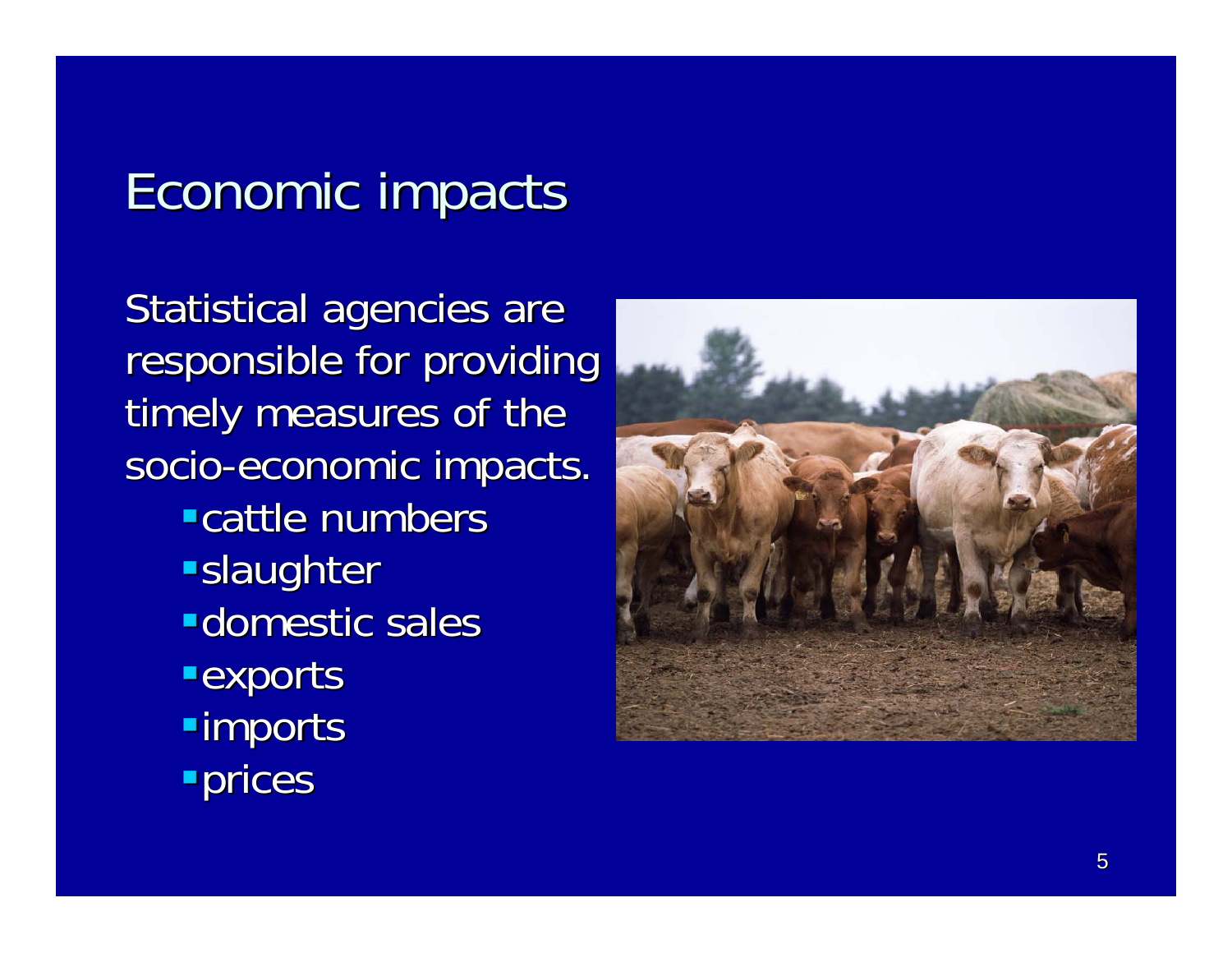### Canadian beef industry

- **16.8 million head as of** July 2004. July 2004.
- an<br>M **Deef industry delivers** 60% more beef than Canadians can eat.
- $\blacksquare$  one in three Canadian farm families derive at least half of their farm income from the sale of cattle and calves.

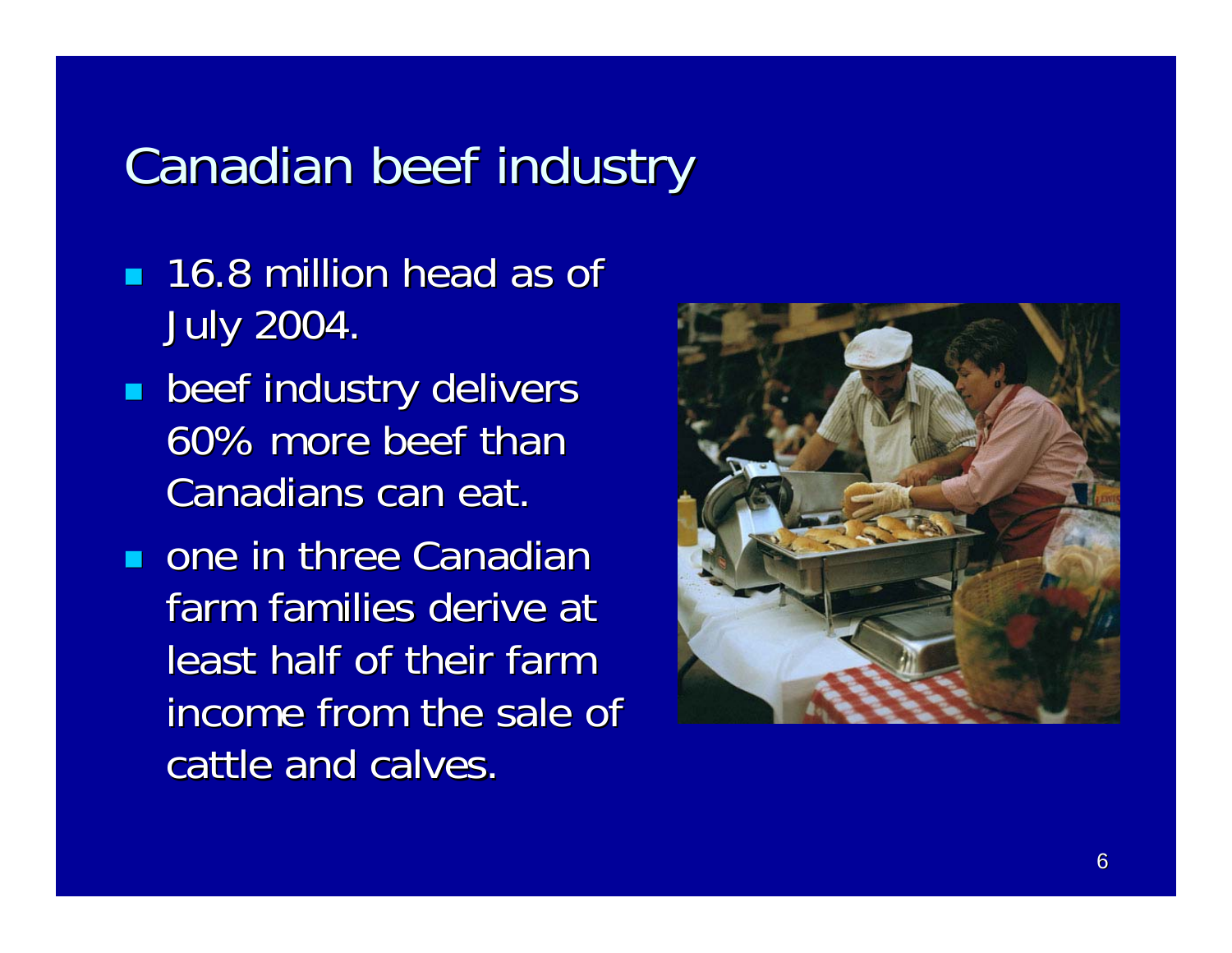## Discovery of BSE

- e<br>M discovery of a single reported case of bovine spongiform encephalopathy (BSE), May 20, 2003.
- **External immediate ban on all Canadian exports of beef and immediate ban on all Canadian exports of beef and** live cattle.
- **August 2003, the United States and a number of** other countries announce they will accept boneless beef from animals under 30 months of age.
- Export ban remains in place for all live cattle and calves.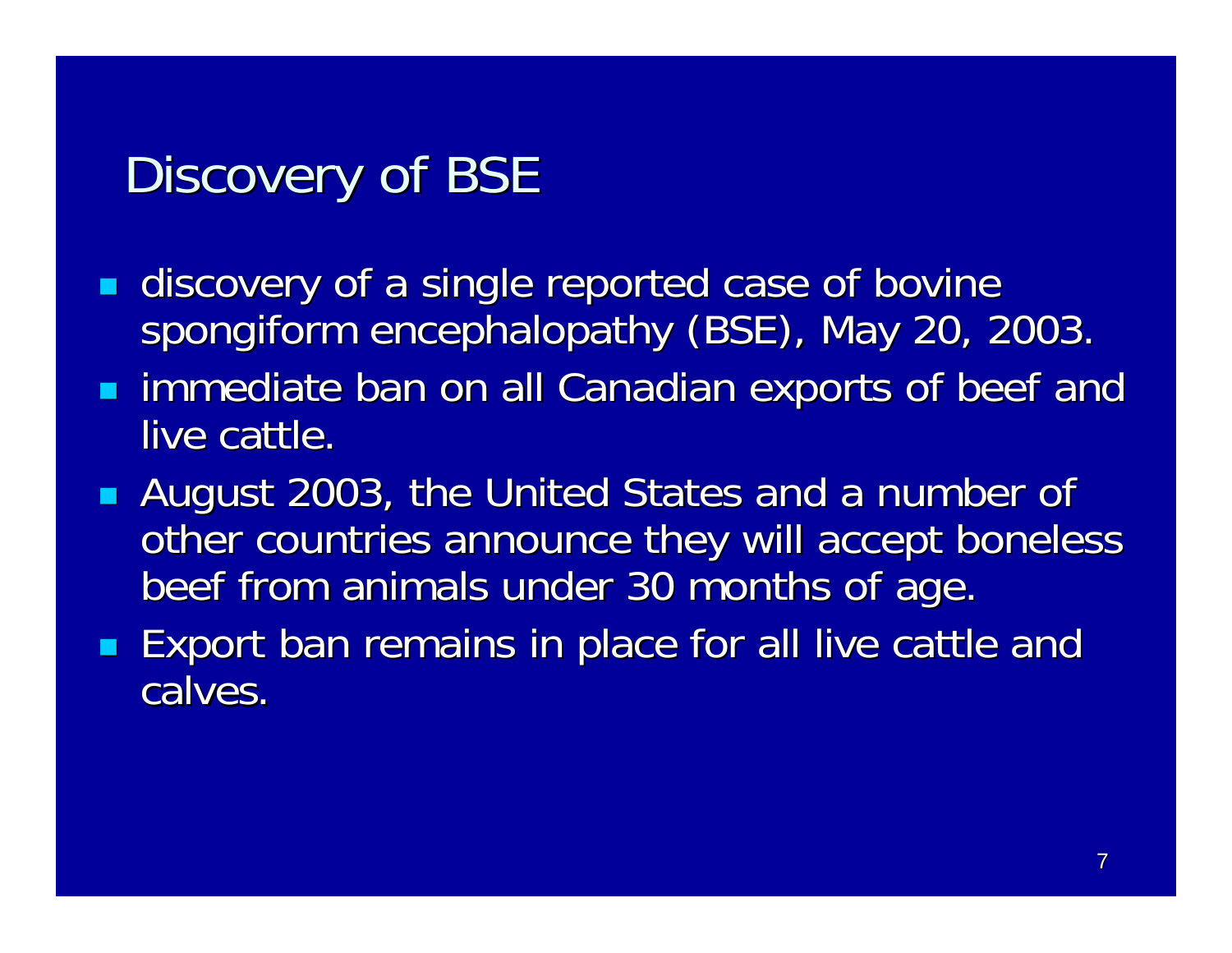### Impact of the export ban

- a. only boneless beef (from animals under 30 months of age) may be exported.
- $\blacksquare$ no exports of Canadian live cattle and calves.
- п cattle herd increasing by 20,000 animals a week.
- $\blacksquare$ oversupply of slaughter animals under 30 months of age and depressed cattle prices.
- an<br>M **calf prices are in decline.**
- п collapse of market for cattle over 30 months.
- $\blacksquare$ cutbacks in the meat rendering industry.
- п some farmers are going out of business.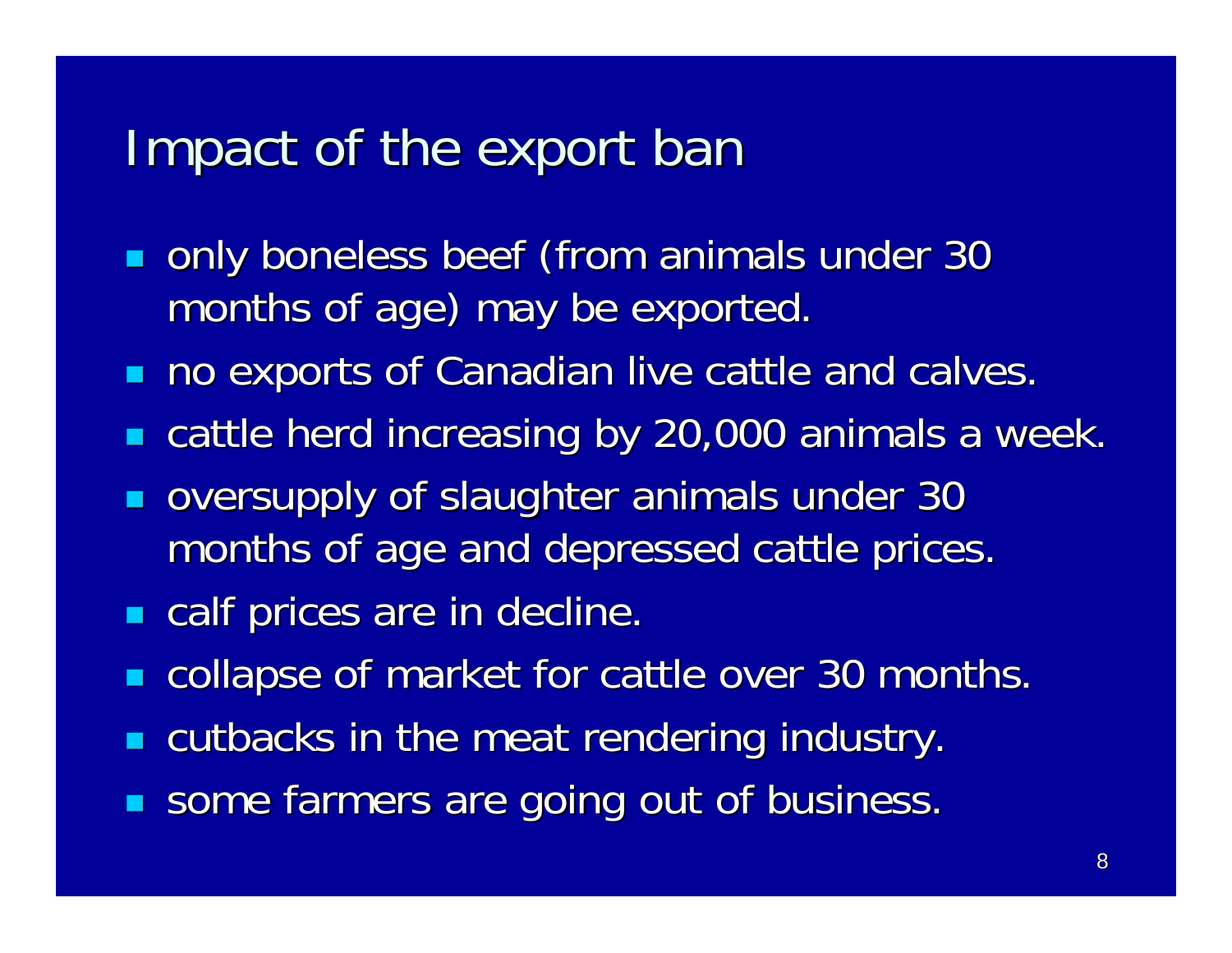# Measuring the impacts on the Canadian beef industry

- $\blacksquare$  cattle numbers,
- an<br>M **slaughter**,
- **domestic sales**,
- $\blacksquare$  exports,
- an<br>M **Example imports, and**
- $\blacksquare$ prices.

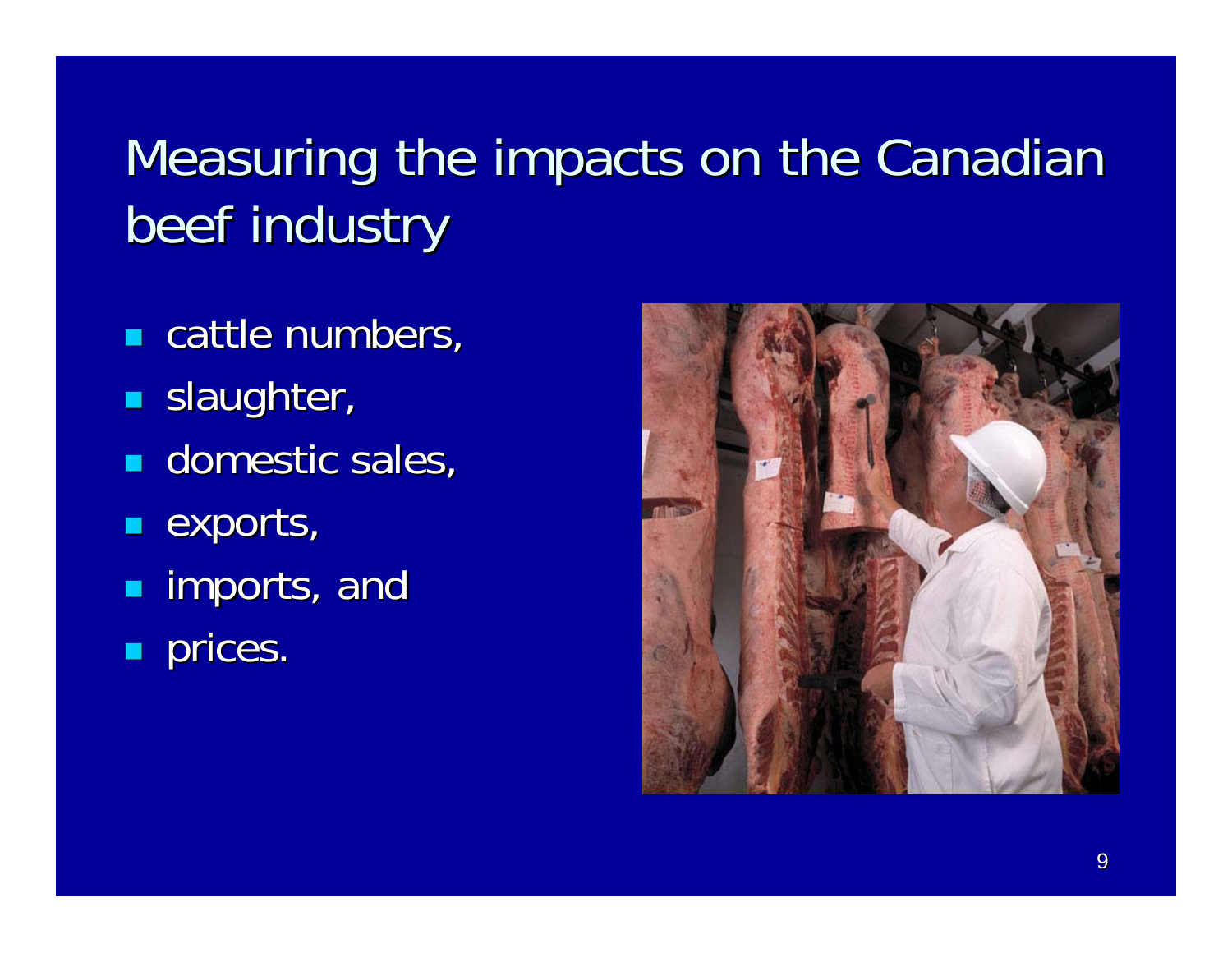### **World's six largest live cattle exporters**

| 2001              | 2002               | 2003                   |
|-------------------|--------------------|------------------------|
|                   |                    |                        |
| Canada<br>(1,074) | France<br>(1, 216) | <b>France</b> (1,508)  |
| France<br>(803)   | Canada (1,168)     | <b>Mexico</b><br>(482) |
| <b>Mexico</b>     | <b>Australia</b>   | Canada                 |
| (411)             | (332)              | (426)                  |
| <b>Australia</b>  | <b>Mexico</b>      | Australia              |
| (279)             | (307)              | (317)                  |
| <b>USA</b>        | Germany            | Germany                |
| (271)             | (235)              | (291)                  |
| Germany           | <b>Belgium</b>     | <b>Belgium</b>         |
| (152)             | (147)              | (162)                  |

Source: COMTRADE Database, United Nations, Statistics Division,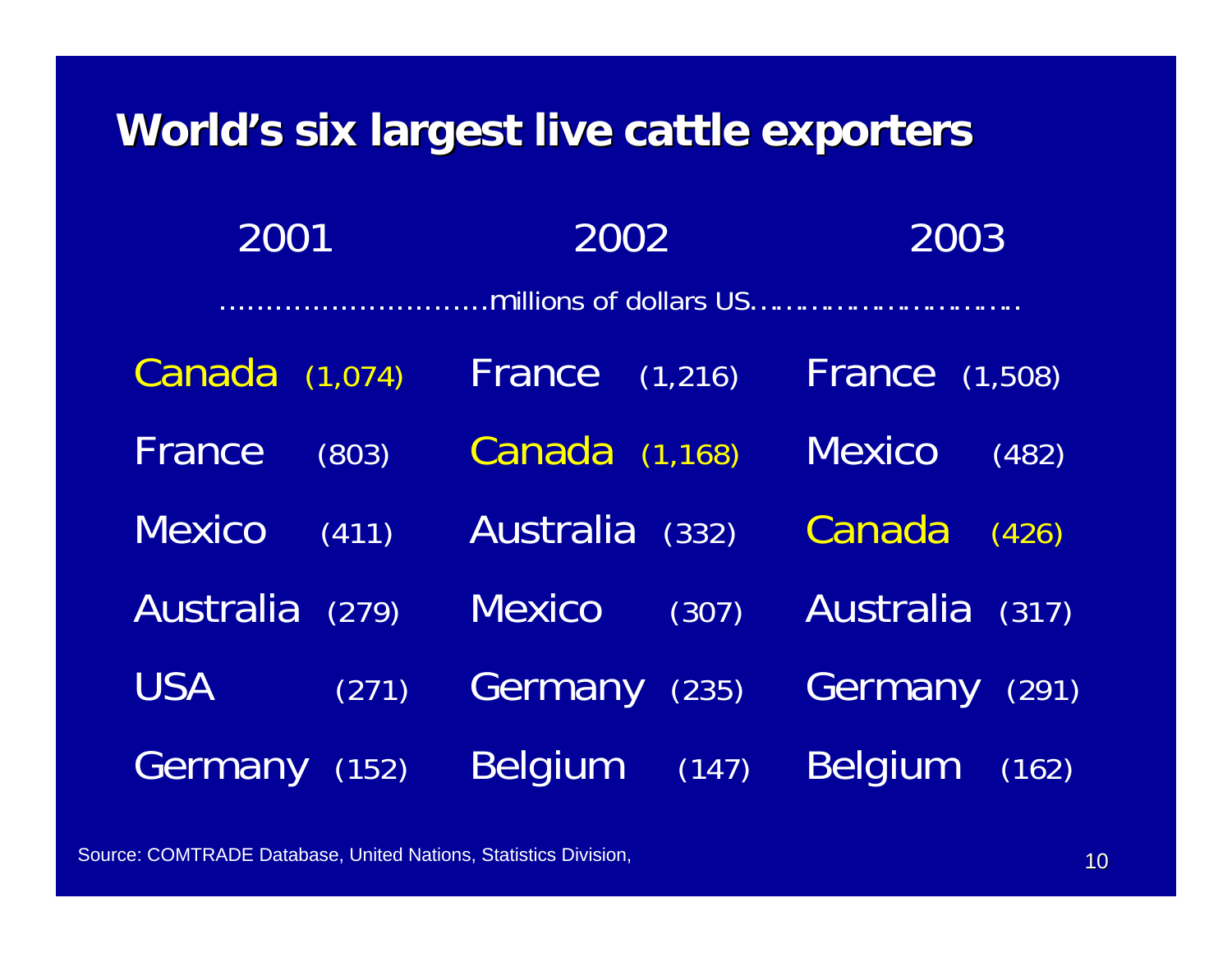### **World exports of Canadian cattle and beef World exports of Canadian cattle and beef**

#### **Exports of Canadian cattle and beef**

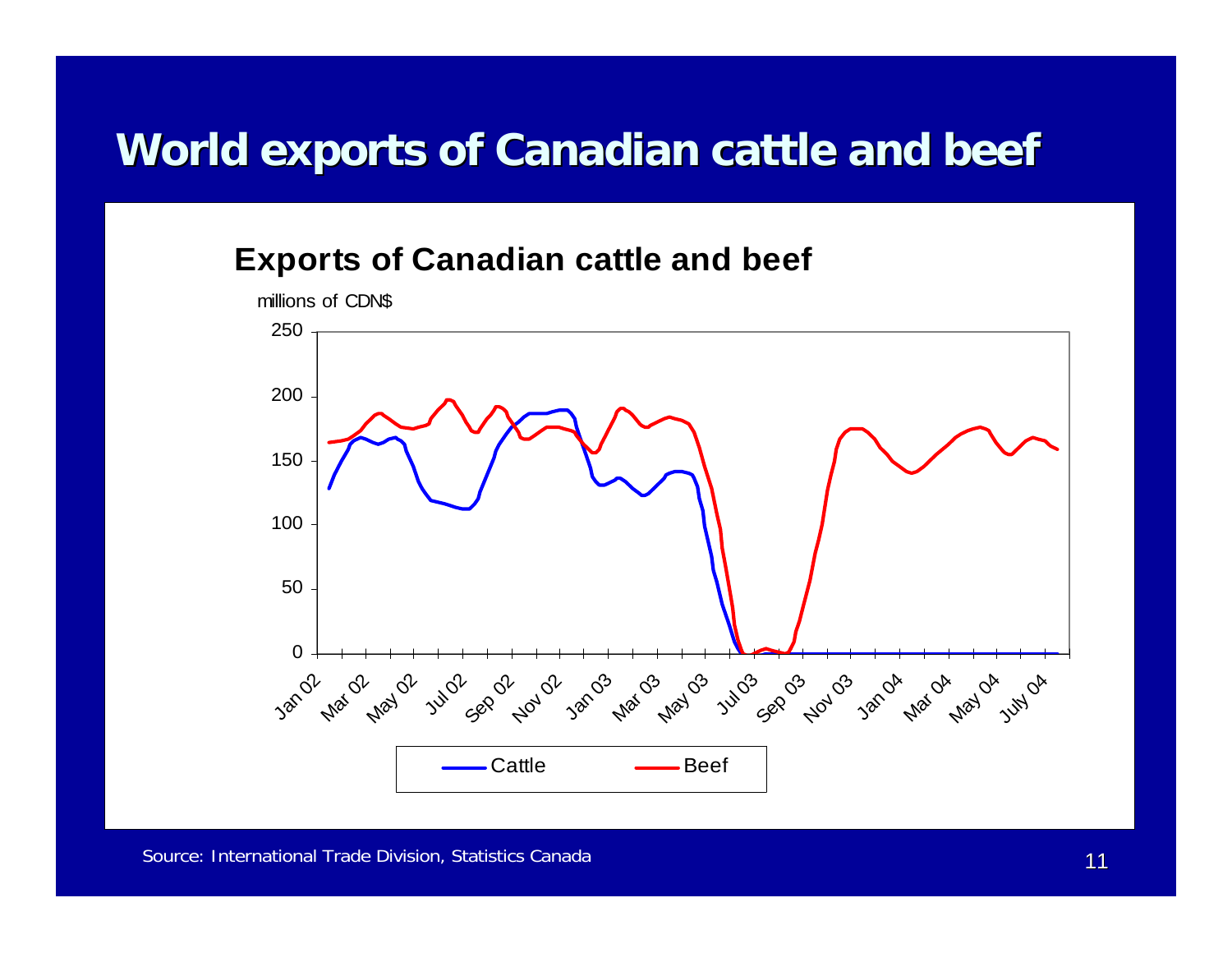### **Exports Exports**

#### **Canadian beef exports**

\$000,000

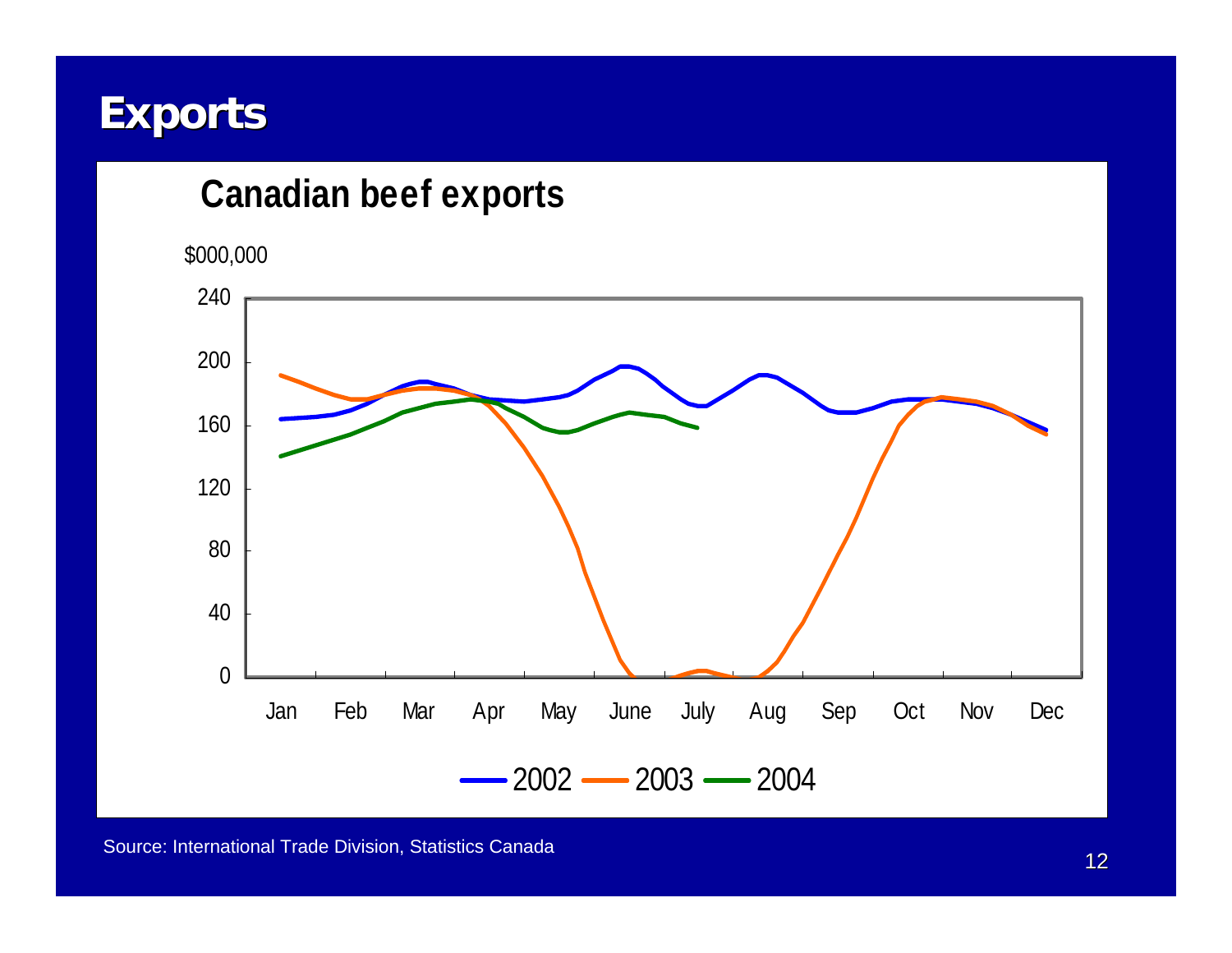### **Imports Imports**

#### **Canadian beef imports**

\$000,000

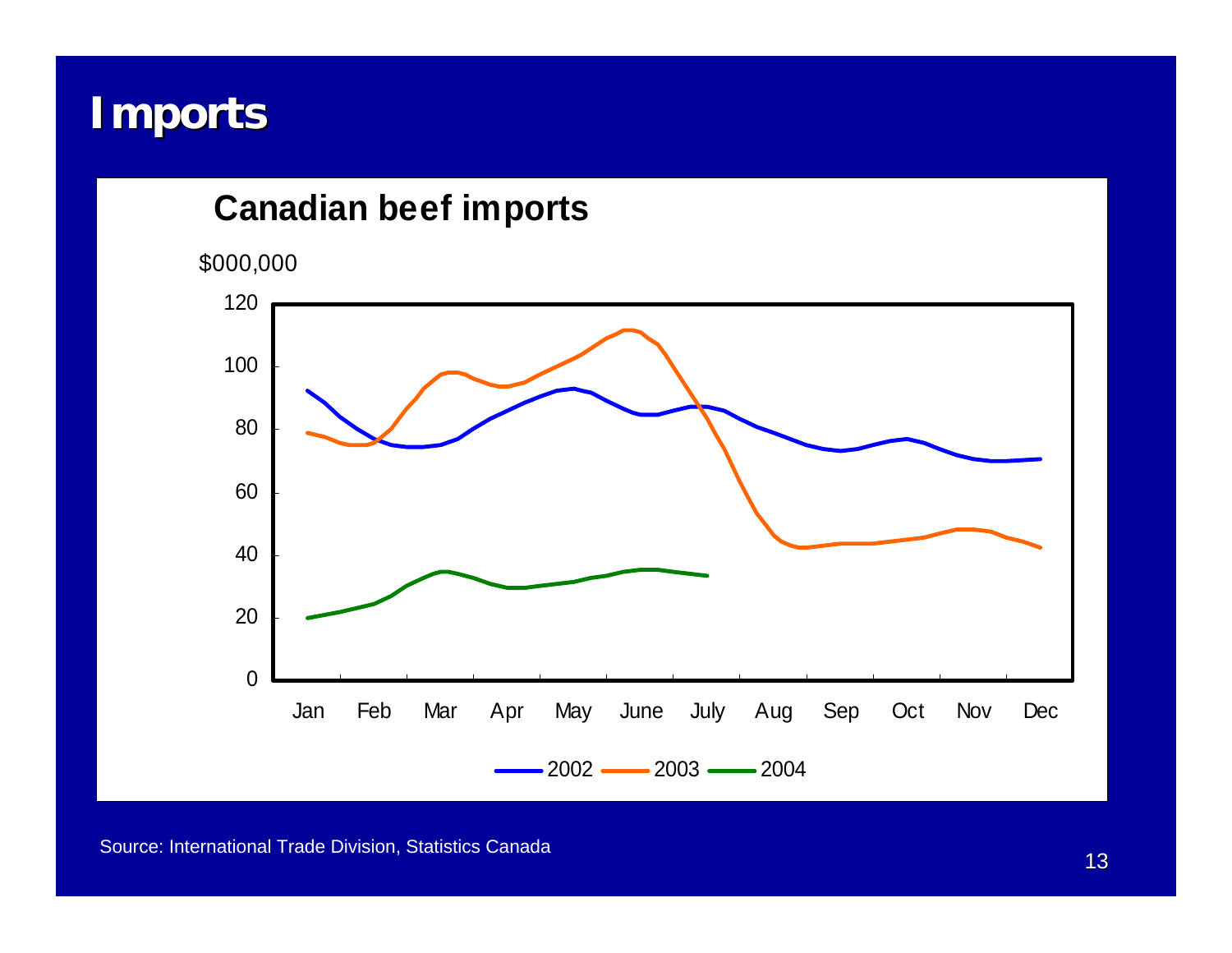### **Slaughter**

#### **Slaughter, federally and provincially inspected cattle and calves**

Thousands of Cattle and Calves

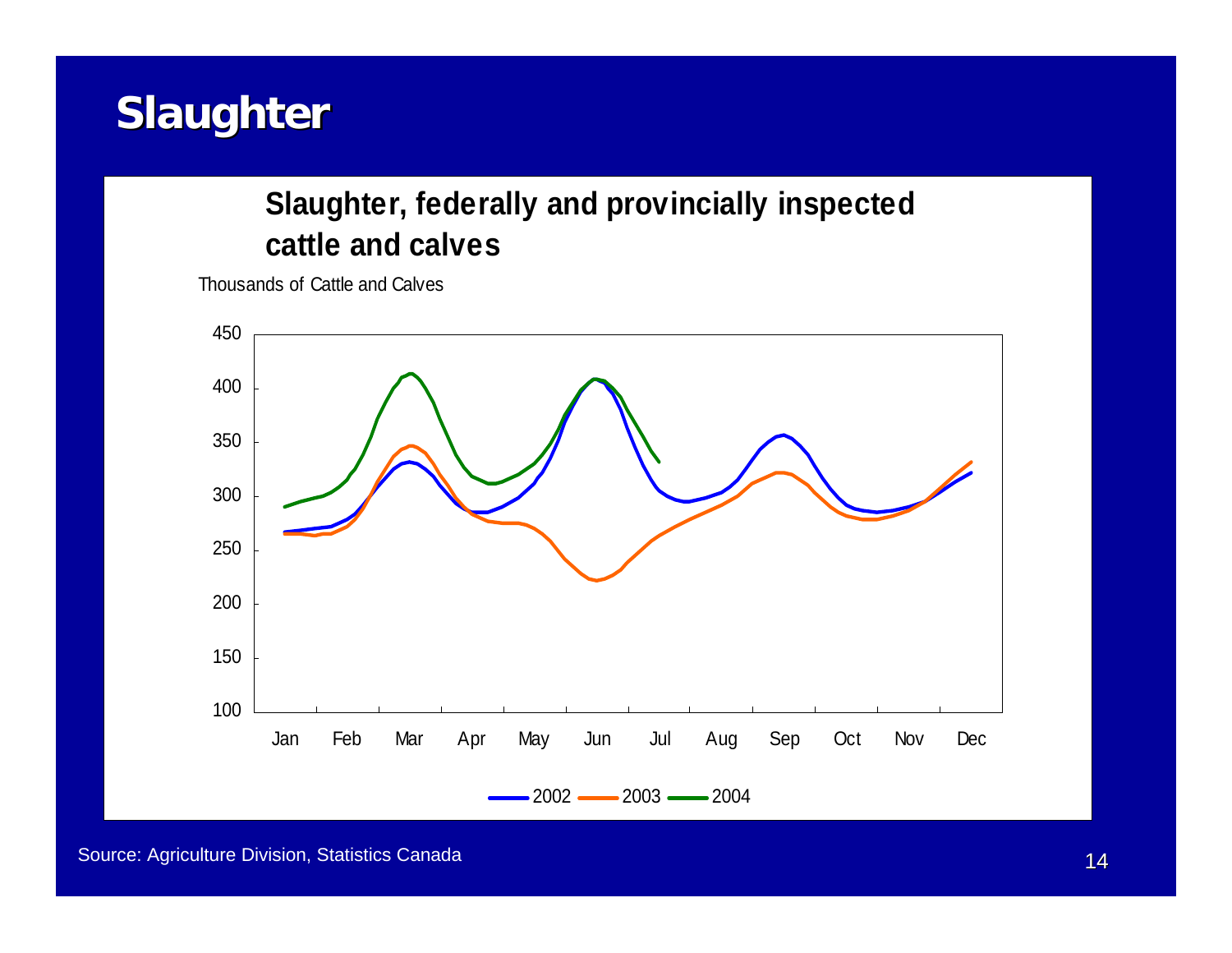### **Prices**

#### **Farm prices of cattle and calves compared to retail beef prices**